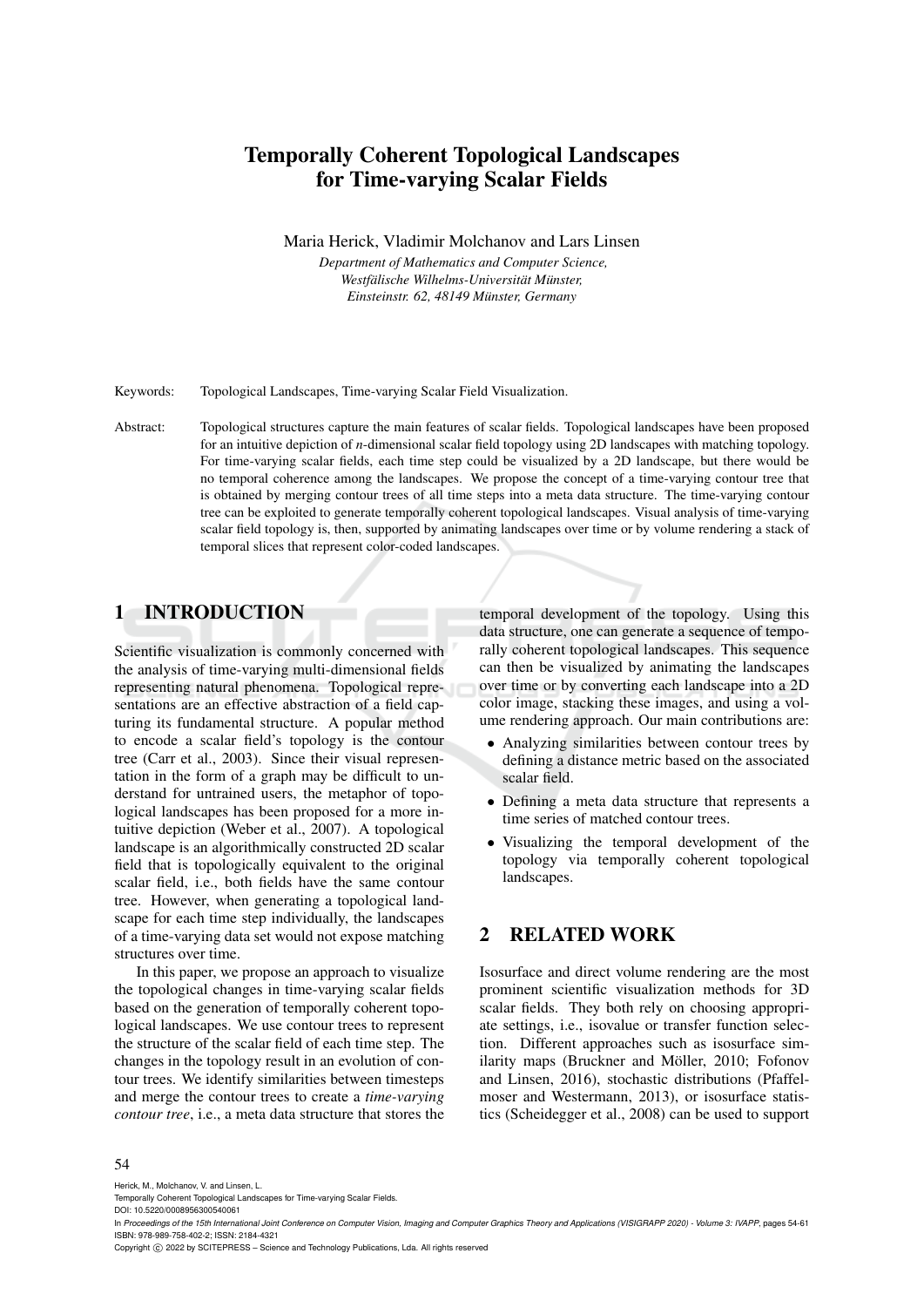making such choices. Topological descriptions, instead, describe all features in the scalar field.

The topological structure of a scalar field can be extracted by representing the evolution of its isosurfaces in the form of a Reeb graph (Reeb, 1946), which in case of a simply connected domain (Doraiswamy and Natarajan, 2013) becomes a contour tree (Carr et al., 2003). Tierny et al. (Tierny et al., 2018) presented the topology toolkit to calculate topological structures like the contour tree, which we used in our implementation to construct merge and split trees, i.e., the two trees that are merged to form a contour tree. A common visual representation of the extracted topology is to draw the respective graph. For example, Heine et al. (Heine et al., 2011) discussed planar visualizations of contour trees, while Pascucci et al. (Pascucci et al., 2004) suggested 3D visualizations of contour trees. As the graph drawings of contour trees are often hard to understand, Weber et al. (Weber et al., 2007) proposed topological landscapes, which visualize the topology of a multidimensional data set by constructing a height field with an identical contour tree. They extended the concept by taking into account geometrical properties of topological features (Beketayev et al., 2012). Harvey et al. (Harvey and Wang, 2010) presented an ensemble of volume-preserving topological landscapes from higher-dimensional scalar fields. However, all these approaches focus on a single scalar field, while scientific data sets are commonly time-varying. Of course, one can extract the topological landscape of each time step individually, but the location of extracted features of consecutive time steps would not match, which renders this approach useless for visualizing topological changes over time.

A topological approach for time-varying data was presented by Edelsbrunner et al. (Edelsbrunner et al., 2004) who suggested a mathematical approach to track changes in Reeb graphs. Such space-time topological structures can be used to track and visualize topological features over time (Bremer et al., 2010; Weber et al., 2011). However, such a visualization focuses on the selected topological structure only. Similarly, Sohn et al. (Sohn and Bajaj, 2006) proposed to compute time-varying contour topology by selecting an isovalue and visualizing the topological changes in the corresponding isosurfaces over time. Again, this method is restrained to a single isovalue. Oesterling et al. (Oesterling et al., 2017) computed time-varying merge trees and visualize their evolution over time in a bottom-up layout. Our time-varying contour trees follow a similar idea, but use both merge and split trees, which allows for a direct application to topological landscape generation.

In other contexts than contour trees, there exist approaches that try to merge trees or graphs. For example, Lukasczyk et al. (Lukasczyk et al., 2017) present an approach to merge tracking graphs into a static visualization. Also, static visualizations when generating temporal treemaps have been presented recently by Köpp and Weinkauf (Köpp and Weinkauf, 2019), which extends earlier work on stable treemaps via local moves (Sondag et al., 2018), using Voronoi treemaps (Hahn et al., 2014), or for evolving treemaps (Scheibel. et al., 2018). The data structure introduced by Köpp and Weinkauf is related to our data structure presented below.

## 3 BACKGROUND

Let  $f(\mathbf{x},t)$  be a time-varying *d*-dimensional scalar field sampled at spatial points  $\{ \mathbf{p}_i \in \mathbb{R}^d | i = 1, ..., n \}$ and time points  $t_j$ ,  $j = 1, \ldots, k$ , i.e., the given field values are  $f(\mathbf{p}_i, t_j) = x_{ij}$ . We assume that  $f(\mathbf{x}, t)$  is a *Morse function* at any time to exclude the existence of degenerate critical points (Milnor, 2016) and that it is defined on a simply connected set. Then, the *contour tree* describes the development of isocontours in *f* . At any time  $t_j$ , the level set  $\overline{L}_z$  for an isovalue  $z \in \mathbb{R}$  is defined as the set of all points  $\mathbf{x} \in \mathbb{R}^d$  with  $f(\mathbf{x}, t_j) = z$ . An isocontour for isovalue *z* at time  $t_j$  is then defined as a simply connected component of *L<sup>z</sup>* .

Let  $T_{t_j}$  be the contour tree of  $f(\mathbf{x}, t_j)$  for a fixed time.  $T_{t_j}$  is constructed by contracting each isocontour for a specific isovalue of  $f(\mathbf{x}, t_i)$  into a point in  $\mathbb{R}^2$ , which is then placed at the height indicated by the isovalue. Thus, the edges of the contour tree represent the life span of topological features, while its nodes symbolize critical points in the function. Critical points are points where a new isocontour occurs (minima in *f*), an existing isocontour vanishes (maxima in *f*), multiple existing isocontours merge (saddle points in *f* , referred to as *merge nodes*), or an existing isocontour splits (saddle points in  $f$ , referred to as *split nodes*). To generate a contour tree, an intermediate step is to compute a *merge tree* (or join tree) and a *split tree*, which are directed trees that contain only merge nodes or split nodes, respectively (Carr et al., 2003). Subsequently, merge and split tree are combined to form the contour tree.

As contour trees can be rather complex and their depiction in the form of graph drawings hard to interpret, Weber et al. (Weber et al., 2007) proposed to visualize them using the metaphor of a *topological landscape*, which is a 2D heightfield with a contour tree that is identical to the contour tree of *f*. The location of peaks and valleys and their area covered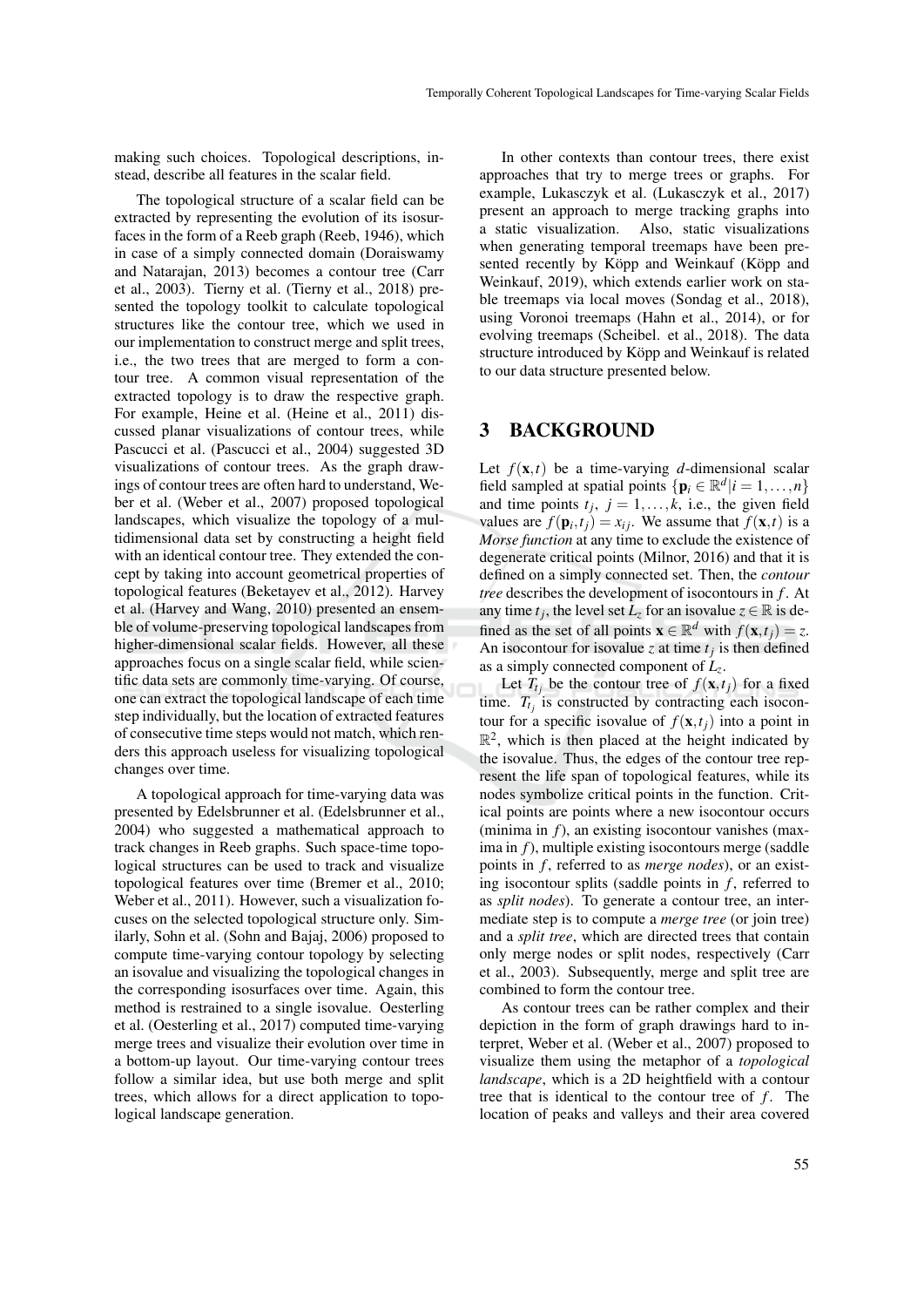provide a degree of freedom that can be used to encode further properties of *f* such as having the area represent the volume of the topological feature.

# 4 TEMPORALLY COHERENT TOPOLOGICAL LANDSCAPES

Our goal is to visualize topological changes in timevarying scalar fields via temporally coherent topological landscapes. Our approach starts off by computing merge and split trees for each of the given time steps individually. We combine the merge and split trees separately by iteratively matching the nodes of the trees from consecutive time steps. The matching of the nodes is based on a proper distance metric using the spatial information associated with the nodes (Section 4.1). The aggregated merge and split trees are combined to create the time-varying contour tree, a meta data structure that embeds the matched contour trees of all time steps (Section 4.2). The timevarying contour tree can be used to lay out temporally coherent topological landscapes and to visualize their temporal development (Section 4.3).

#### 4.1 Distance Metrics

To identify matching nodes in two (either merge or split) trees, we recursively define a distance metric for two nodes of different trees. First, we define distances between two *leaf nodes*. Leaves correspond to isolated critical points (minima or maxima). Critical points are considered similar, if they have a similar spatial location and a similar function value. Hence, we define the distance of two leaves *i* and *j* as the weighted sum of the Euclidean distance of the spatial locations of the respective critical points  $\|\mathbf{p}_i - \mathbf{p}_j\|_2$  and the difference in their function values  $| f(\mathbf{p}_i) - f(\mathbf{p}_j) |$  (after normalizing the two terms). Next, we define distances of two *inner nodes*. Each inner node *i* corresponds to a connected component  $R_i$  in the scalar field's domain surrounding the point  $\mathbf{p}_i$  associated with the inner node. This region  $R_i$  contains all spatial points connected to  $p_i$  that have a function value lower than the value assigned to p*i*'s parent. Two inner nodes are considered similar, if their regions match in size and location and if the leaves of the subtrees rooted at the inner nodes have many matches. To compute how well the regions match, we first calculate a one-sided distance of *i* to a node *j* by

$$
\delta'(i,j) = \frac{\sum_{\mathbf{p} \in R_i \setminus R_j} \min_{\mathbf{q} \in R_j} \|\mathbf{p} - \mathbf{q}\|_2}{|R_i|},
$$

where  $\|\cdot\|$  denotes the cardinality and  $\|\cdot\|_2$  the Euclidean distance. Computations are sped up by only considering the margins of the regions. Then, a twosided distance of inner nodes is defined by

$$
\delta(i,j) = \frac{\delta'(i,j) \cdot |R_i| + \delta'(j,i) \cdot |R_j|}{|R_i \cup R_j|}.
$$

To compute how well the leaves of the subtrees match, the average similarity of all possible leaf node pairs is calculated as well as the percentage of matched leaf nodes in the subtrees (if the two inner nodes were matched). The distance measures are combined in a weighted fashion to define the overall distance measure for inner nodes, where the weights can be adjusted to give one or the other aspect more impact. We do not need to define distances for the *root nodes*, as the root nodes match by definition.

#### 4.2 Time-varying Contour Tree

**Combining Two Trees.** Let  $T_{t_1}$  and  $T_{t_2}$  with  $t_1 < t_2$ be (either merge or split) trees, which we want to combine to a meta tree *T*. Two nodes  $a_1 \in T_{t_1}$  and  $a_2 \in T_t$ <sub>2</sub> match, if they correspond to a topological feature existing in both time steps. If we detect a match, *a*<sub>1</sub> and *a*<sub>2</sub> are combined in a single node  $a \in T$ . If  $b_1 \in T_{t_1}$  or  $b_2 \in T_{t_2}$  have no match, they correspond to a disappearing  $(b_1)$  or appearing  $(b_2)$  topological feature and should persist in *T*. Every node in *T* stores information about its life span in temporal dimension and its function values within the life span.

The algorithm for combining trees  $T_{t_1}$  and  $T_{t_2}$  to  $T$ traverses the trees  $T_{t_1}$  and  $T_{t_2}$  top-down to build tree  $T$ step by step. We start by matching the root nodes of  $T_{t_1}$  and  $T_{t_2}$  and generating the respective root node in *T*. Then, we iteratively proceed to the next depth level of nodes in both trees. We use a greedy algorithm to calculate the nodes' best matching using the metrics in Section 4.1. To find the best match for a node of  $T_{t_1}$ , we take into account that the best match may not be at the same depth level in  $T_{t_2}$ . Thus, for each node of  $T_{t_1}$  we consider the nodes of  $T_{t_2}$  at the current and the subsequent depth level and vice versa. The necessity of taking into account the subsequent depth level is illustrated with examples of topological changes in Figure 1. Assuming that  $T_{t_1}$  is shown in red and  $T_{t_2}$ in blue, the case of an emerging topological feature (isocontour 4) is shown in Figure 1a. Figure 1b illustrates that the correct match is found by shifting the red subtree one depth level down. Figure 1c shows a second example, where the hierarchical order of topological features changes, i.e., red isocontour 0 is a parent of red isocontours 2 and 3, while blue isocontour 0 is a parent of blue isocontours 1 and 2. A correct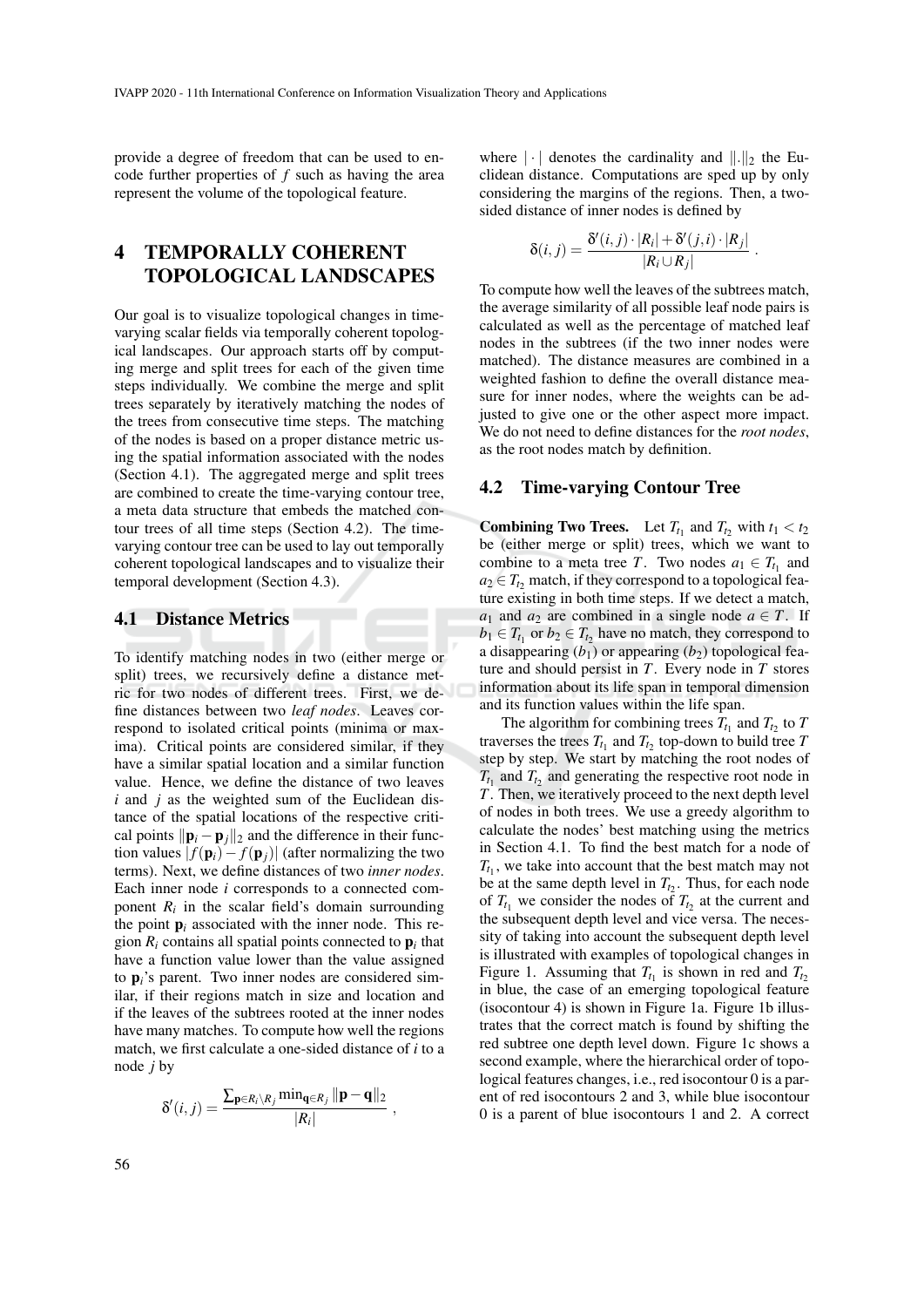combination of  $T_{t_1}$  and  $T_{t_2}$  needs to have two parent nodes of isocontour 2 in tree *T*, see Figure 1d. This case destroys the tree property of *T*, which we have to handle appropriately in subsequent steps. For matching nodes of two trees we only consider nodes of the current and subsequent depth level. Due to temporal coherence, we can assume trees of consecutive time steps to be similar to each other. Thus, we do not proceed to further levels, which prevents exploding computational costs.

Combining Tree Sequences. The combination of multiple trees to one meta tree processes the trees iteratively in chronological order. Thus, we start by combining  $T_1$  and  $T_2$  to a meta tree, then the result is combined with  $T_3$ , etc. Combining a tree with a meta tree requires further considerations: As we have seen in Figure 1, there are nodes and edges that only exist in some of the combined trees. Thus, we have to decide which nodes and edges are to be considered valid for the matching step. Because of temporal coherence of subsequent time steps, we can assume that, e.g.,  $T_3$  is closer to  $T_2$  than to  $T_1$ . Hence, when adding a tree to the meta tree of preceding time steps, only the nodes and edges of the last time step within the meta tree are considered during the matching, e.g.,  $T_3$ would be matched with  $T_2$  while neglecting  $T_1$ . This is necessary, because the algorithm we used to calculate the combination of the two structures relies on them being trees. We thus need to ensure this property by temporarily ignoring all edges that destroy it, namely those which were described in Figure 1d. Of course, all already existing nodes and edges in the meta tree persist during the extension.

Generating Contour Tree. Given a sequence of time steps, we combine the respective sequence of merge trees and split trees separately as described above. Then, we can join the combined merge tree and the combined split tree to a time-varying contour tree using the original algorithm (Carr et al., 2003). However, this algorithm requires that merge and split trees are actual trees, which we violated when combining them, cf. Figure 1d. The requirement can be met by duplicating the subtree whose root has two parents (node 2 in Figure 1d). We perform such duplications where necessary and store a respective link between the duplicates. Note that at any time point at most one of the duplicates is active. Having created the duplicates, the combined merge and split trees can be joined using the original algorithm. The resulting time-varying contour tree stores all nodes of the merge and split trees of all time steps, the respective contour tree edges, the life span for each node and

edge, the function values of the nodes during their life span, and links between duplicates.

# 4.3 Visualizing Time-varying **Landscapes**

Having created the time-varying contour tree, we can generate the topological landscape of all time steps together using the original algorithm (Weber et al., 2007). Of course, it is not meaningful to visualize this landscape. Instead, we can generate topological landscapes for each time step individually. These landscapes are temporally coherent, as they follow the same layout.

We can visualize the topological changes by animating the landscapes over time. For each time step, we have stored the nodes' height (i.e., the respective function values), which we interpolate linearly between consecutive time steps. The animation leads to smoothly changing renderings. The only discontinuity occurs when switching between duplicates, as duplicates are positions at different locations in the landscape. However, duplicates occur at time steps when there are topological changes. Hence, having these steps emphasized by quickly disappearing/emerging structures is arguably a desired effect. We color-code duplicates in the same color to visualize the matching structures.

Animations are suitable to show topological changes of consecutive time steps, i.e., for temporally local analyses. For temporally global analyses, animations induce a high cognitive load. Thus, we also propose an alternative visualization for global analyses. We transform each topological landscape into a 2D image, where for each pixel we store the heights of the landscape and a node ID for each node of the time-varying contour tree. We stack the 2D images in chronological order to form a 3D image. This 3D image can be rendered using a direct volume rendering approach. By providing the node ID, we can assign to each node a unique color in all time steps it exists. For example, we can color-code all peaks of the topological landscape using a categorical color map (similar to (Weber et al., 2007)). Then, the transfer function of the height values only maps to opacities without changing the colors. The transfer function can be interactively adjusted, e.g., to show all peaks or only highest peaks.

# 5 RESULTS

To validate our approach we generated a synthetic time-varying 2D scalar field (resolution  $64 \times 64$ , 20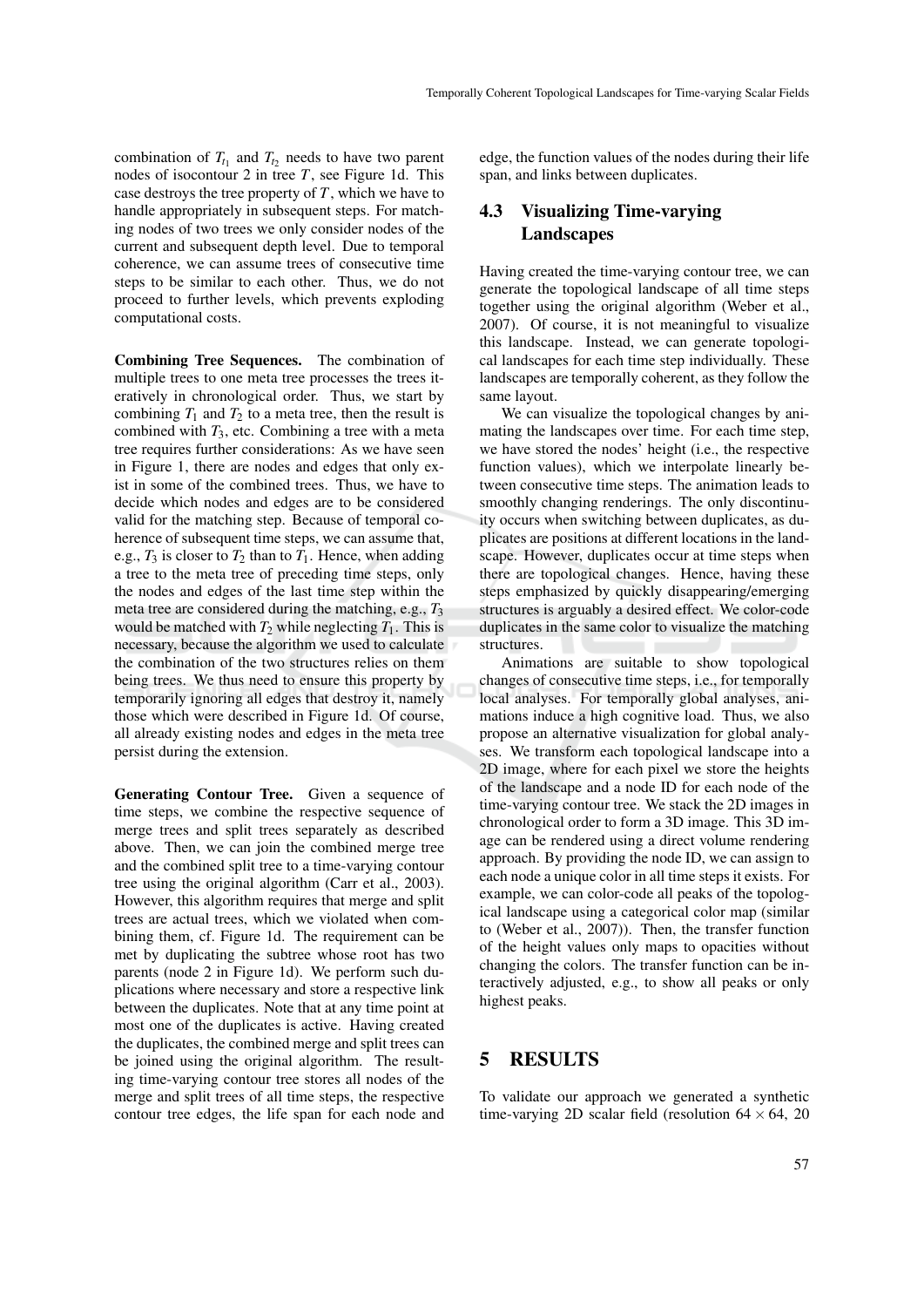

Figure 1: Examples for combining tree  $T_{t_1}$  (red) and tree  $T_{t_2}$  (blue) with occurring topological changes: Emerging isocontour 4 (a) requires us to shift to next depth level for subtree matching (b). Changing hierarchical order of isocontour 2 (c) requires us to store two parents for the respective node in the combined tree (d).

time steps). Initially, it has two maxima, of which one persists over time, while the other vanishes after some time steps and a third maximum emerges. The volume rendering of the stacked topological landscapes in Figure 2 (left) correctly visualizes this behavior, where the Z-axis represents time: The persisting (red), vanishing (yellow), and emerging (blue) maxima can be easily observed. The larger areas of the yellow and blue maxima when compared to the red one indicate that they correspond to larger regions in the scalar field. The transfer function has been chosen to only show high values, which is why only maxima show up and the yellow and blue regions have rounded shapes. Figure 2 (right) shows two time steps of the corresponding landscape animation, namely at the beginning (bottom) and when the red peak has emerged while the yellow one has vanished (top).

A second synthetic time-varying 2D scalar field example (resolution  $64 \times 64$ , 20 time steps) illustrates that the merging of topological structures are also visualized correctly (Figure 3). Here, two maxima (green and red) fuse after some time steps and become one maximum (blue).

Next, we applied our approach to a more complicated example: We generated two 2D scalar field with several critical points over a grid of resolution  $128 \times 128$ . Then, we produced a time-varying data set with 20 time steps by linearly interpolating the scalar fields at each grid point. Figure 4 shows 5 of the time steps by displaying the interpolated 2D scalar fields on top as a grey-scale image and the corresponding topological landscape below. We frame each of the extrema in the color that was assigned to it in the topological landscape. We can observe that the peaks in the landscape only change their heights from Figure  $4(a)$  to Figure  $4(b)$ . Then, in Figure  $4(c)$ , two new maxima arise, while in Figure 4(d), a new minimum appears. Eventually, in Figure 4(e), some extrema vanish. We observe that the layout of the topological landscape is stable throughout the entire process such that it is easy to observe the changes occurring in the landscapes. The accompanying video shows the respective animation.

We also tested our algorithm on a climate reanalysis data set (Copernicus Atmosphere Monitoring Service, 2018). The data set we used consists of a timevarying 2D temperature scalar field for 48 hours (sampled every hour). Figure 5 shows three time steps of the topological landscape animation and the respective color-coded scalar field. We observe that the overall structure remains quite stable over time (yellow peak exists in all time steps), while individual structures (several valleys) disappear.

## **DISCUSSION**

Experiments showed that all components of the proposed distance metric were necessary to produce desired results. Adjusting the (non-zero) weights in the distance metric does affect the result, but did not change the main features in the overall structure.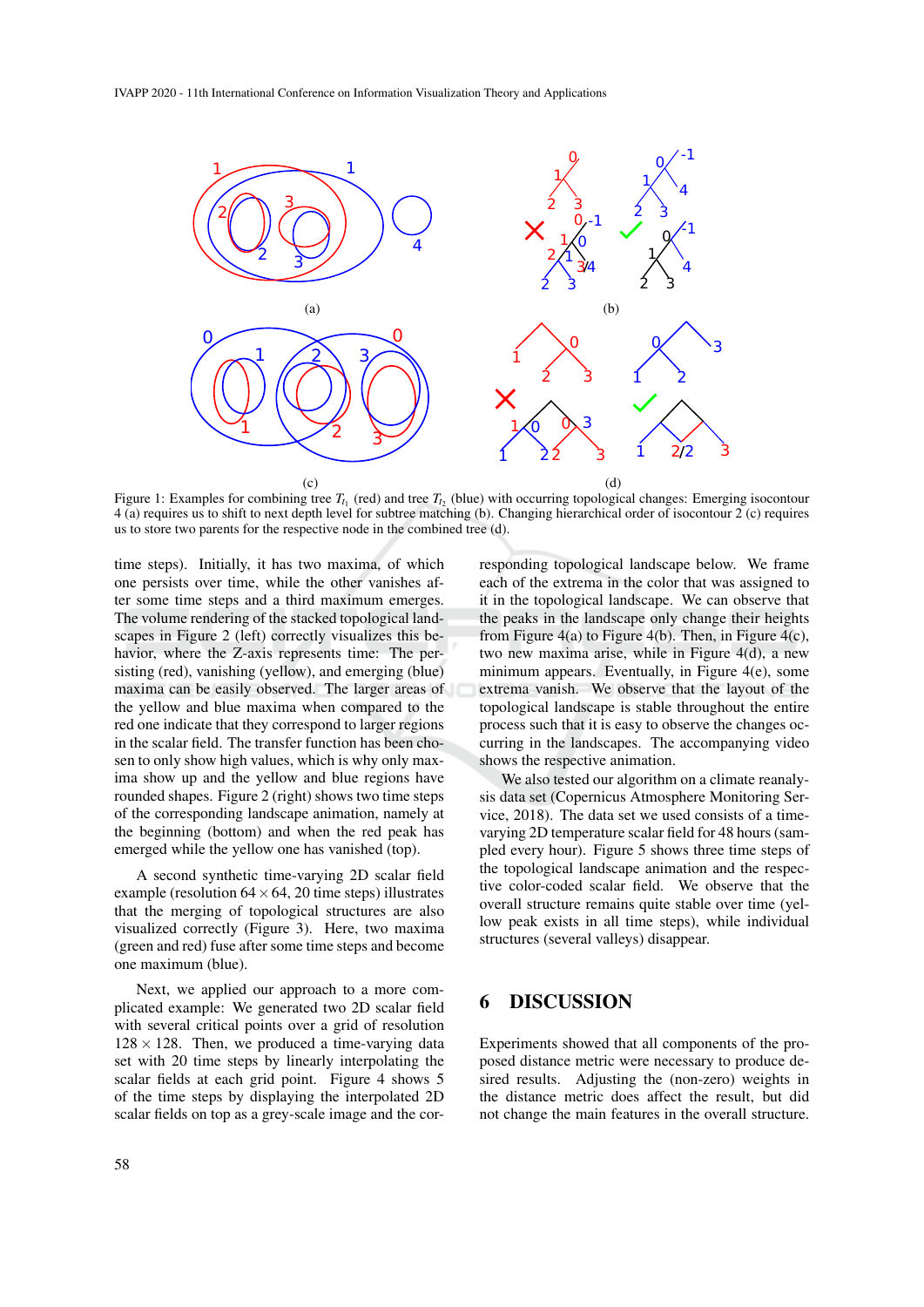

Figure 2: *(left)* Volume rendering of peaks for chronologically (Z-axis) stacked topological landscapes: Red peak persists throughout the 20 time steps, while the yellow vanishes and the blue emerges. *(right)* Two time steps (beginning, after red peak emerged and yellow vanished) of topological landscape animation.



Figure 3: Volume rendering of peaks for chronologically (Z-axis) stacked topological landscapes: Two peaks (red and green) fuse into one (blue).

Hence, the layout is stable against small changes of the weights. The greedy approach does not guarantee an optimal solution, but it is deterministic and produces good results. One topic for future work is to re-consider the choice of having a discontinuity when a topological feature switches its parent. It may be desirable to have this discontinuity to explicitly see such a change, but one may also argue for avoiding it, as the feature itself is not changing but only the parents.

Computation times were moderate for the presented examples, but optimization would be required before applying to big data sets. For example, the merging of time steps is currently processed sequentially in chronological order. Merging consecutive time steps in a hierarchical fashion should make the individual computations less complex and would be amenable to parallel computing.

# **CONCLUSION**

We have presented an approach for temporally coherent visualization of topological landscapes to analyze temporally local or global topological changes. It is based on a matching strategy of topological features between consecutive time steps and a respective combination of the contour trees. The combined contour tree as a meta-data structure is used for the topological landscape generation. The landscapes are then visualized using animations of surface renderings or using volume rendering after stacking the individual time steps in temporal dimension. To exploit temporal coherence, we assumed that consecutive time steps are indeed sufficiently similar.

# ACKNOWLEDGEMENTS

This work was supported in part by DFG grant MO 3050/2-1.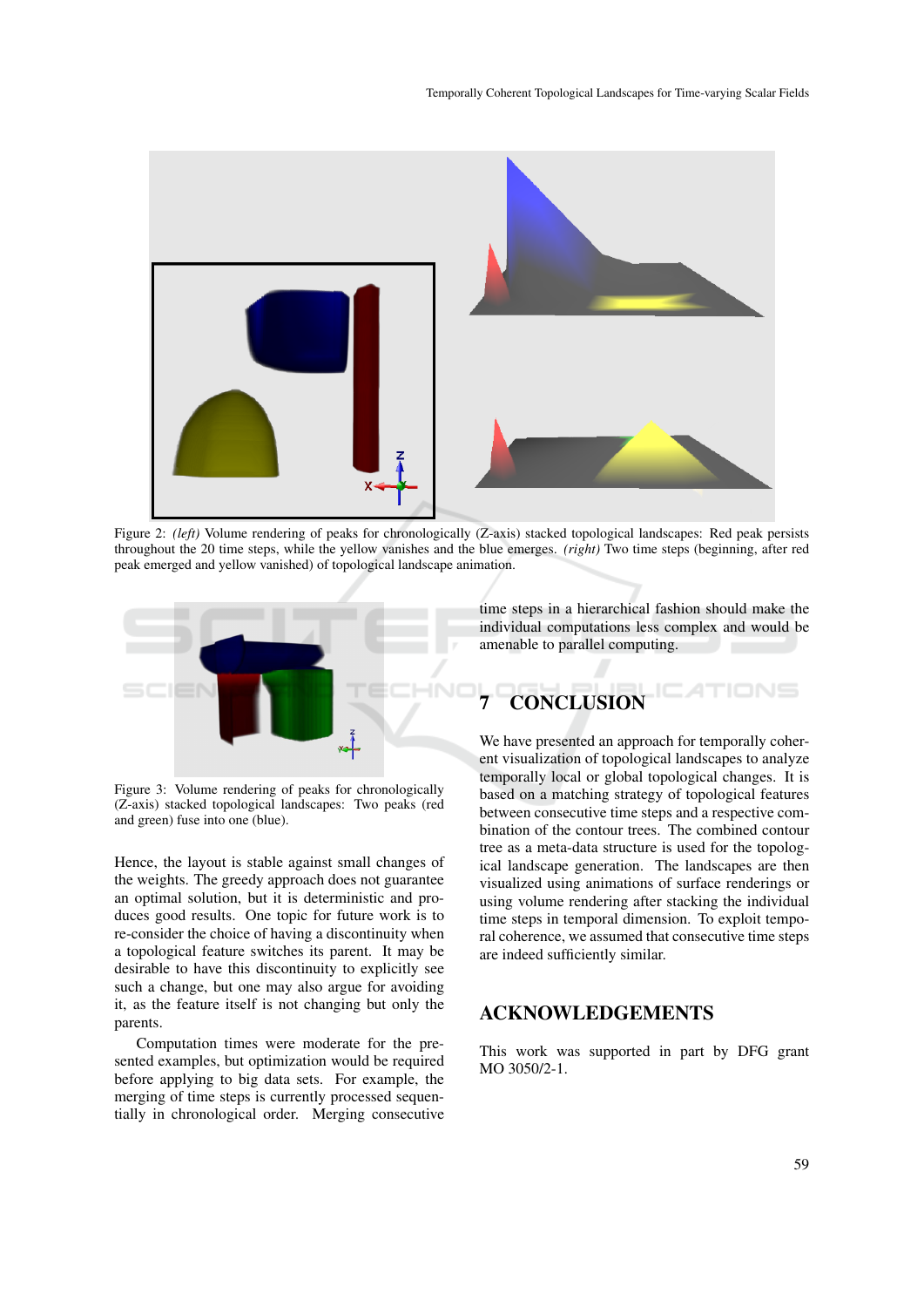

Figure 4: Topological landscapes from a time series obtained by linearly interpolating between two 2D scalar fields with multiple extrema. The landscapes are consistent throughout the time series such that emerging and vanishing structures as well as height changes can be easily observed.



Figure 5: *(top)* Three time steps (after 10, 20, and 34 hours) of topological landscape animation of climate reanalysis data set. *(bottom)* Color-coded visualization of respective 2D temperature fields.